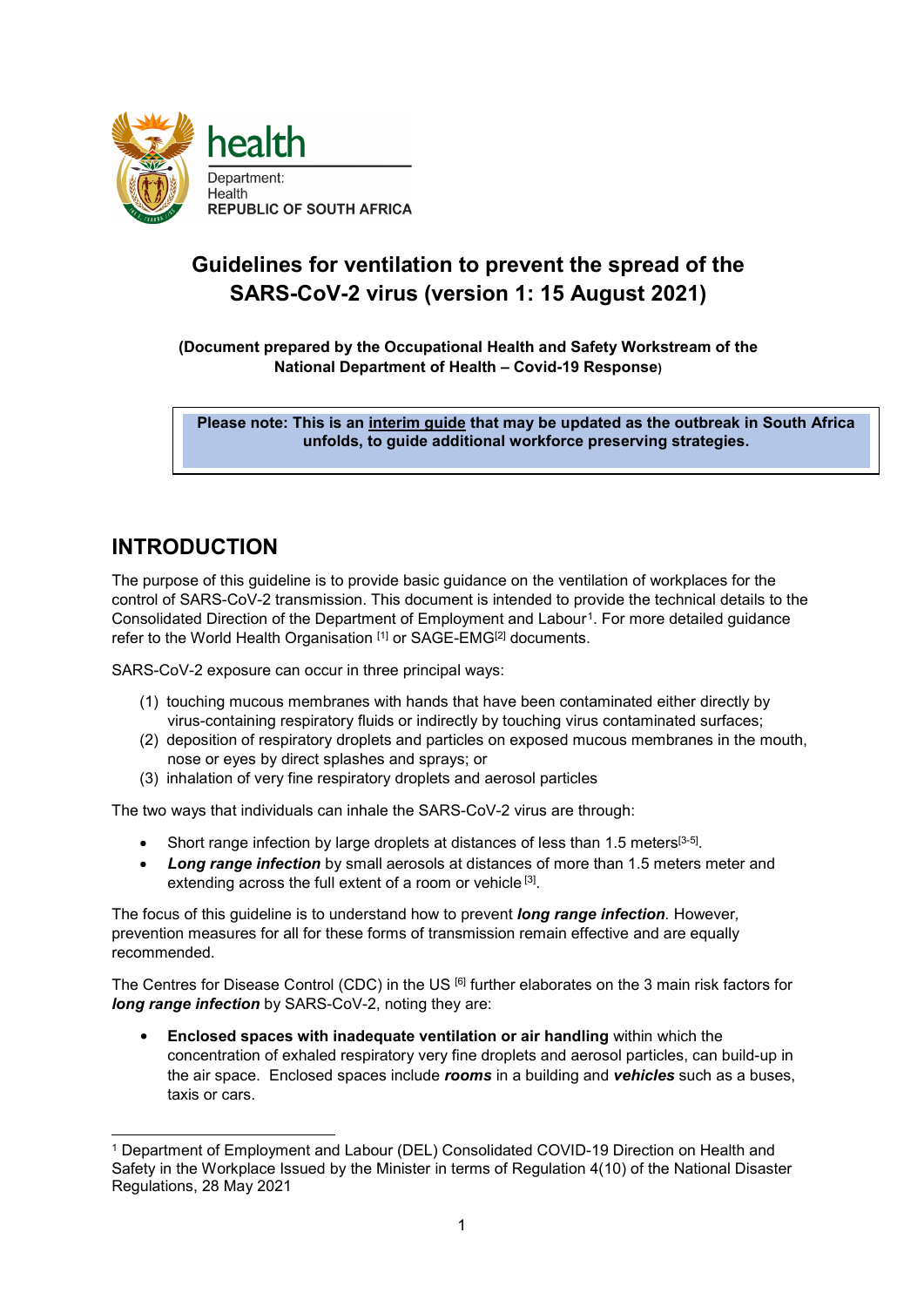- **Increased exhalation** of respiratory fluids if the infectious person is engaged in physical exertion or raises their voice (e.g., exercising, shouting, singing).
- **Prolonged exposure** under these conditions, typically more than 15 minutes.

Our government confirmed this in one of our "family talks". In Feb 2021 President Ramaphosa said *"Research has shown that the risk of transmission of the virus is almost twenty times higher indoors than in outdoor settings*"[7]. Further he shared in July 2021 *"We know that indoor gatherings, particularly in places that have poor ventilation, are the major cause of outbreaks and super spreader events. We must continue wearing our masks at all times when in public, keep our distance from others and always ensure that windows are open and that there is a flow of fresh air"[8]*.

### **VENTILATION**

Ventilation is the process by which air is intentionally provided to or extracted from an indoor space for the purposes of diluting and removing indoor contaminants[9]. Ventilation is quantified by the rate of clean or outdoor air supplied into a space.

Ventilation is *not* synonymous with air-conditioning, since:

- Air conditioning refers to the ability of the system to heat, cool and dehumidify.
- Air conditioning systems are not automatically ventilation systems.
- Importantly, most split unit aircons *do not* have ventilation capability, and must be combined with some sort of ventilation (most commonly natural ventilation).

# Solit unit air-conditioner Providing NO ventilation **Truck Drain Line Refrigerant Lines** Electric Line

### **How much ventilation is required?**

Minimum ventilation rates for occupied spaces in South African buildings are prescribed by the compulsory standard SANS 10400-O: 2011. However, in the context of long-range SARS-CoV-2 transmission control, the World Health Organisation recommends that each room is supplied with at least **10 L/s/person** (litres of fresh outdoor air every second per room occupant) [1]. This means that if there are 4 people in a room, then the room must be supplied with at least 40 litres per second of outdoor fresh air. As a general principal in meeting rooms and classrooms, where there is a higher density of people in a room, as well as in rooms where activities such as singing, shouting or speaking occurs, then an increased ventilation rate is needed.

### **How to determine whether there is adequate ventilation?**

There is inadequate ventilation if:

- The room or vehicle feels stuffy, the air smells stale or you can smell the body odour of other people in the room.
- If the room has only an air-conditioner, with closed windows and doors.
- Any vehicle with closed windows.
- The carbon dioxide  $(CO_2)$  level is above 800 parts per million (ppm)<sup>[2]</sup>.
	- $\circ$  People breathe in oxygen and breathe out CO<sub>2</sub> where there is poor ventilation there will be high levels of  $CO<sub>2</sub>$ . With good ventilation  $CO<sub>2</sub>$  levels can be lowered<sup>[10, 11]</sup>.  $CO<sub>2</sub>$ concentrations can be measured using a CO2 meter, which can be set to trigger an alarm at a specified level, indicating that the level of exhaled air has exceeded the safe threshold, and opening windows or doors is needed. In an enclosed space that is poorly ventilated, increasing occupancy levels are associated with increasing  $CO<sub>2</sub>$ concentrations [12].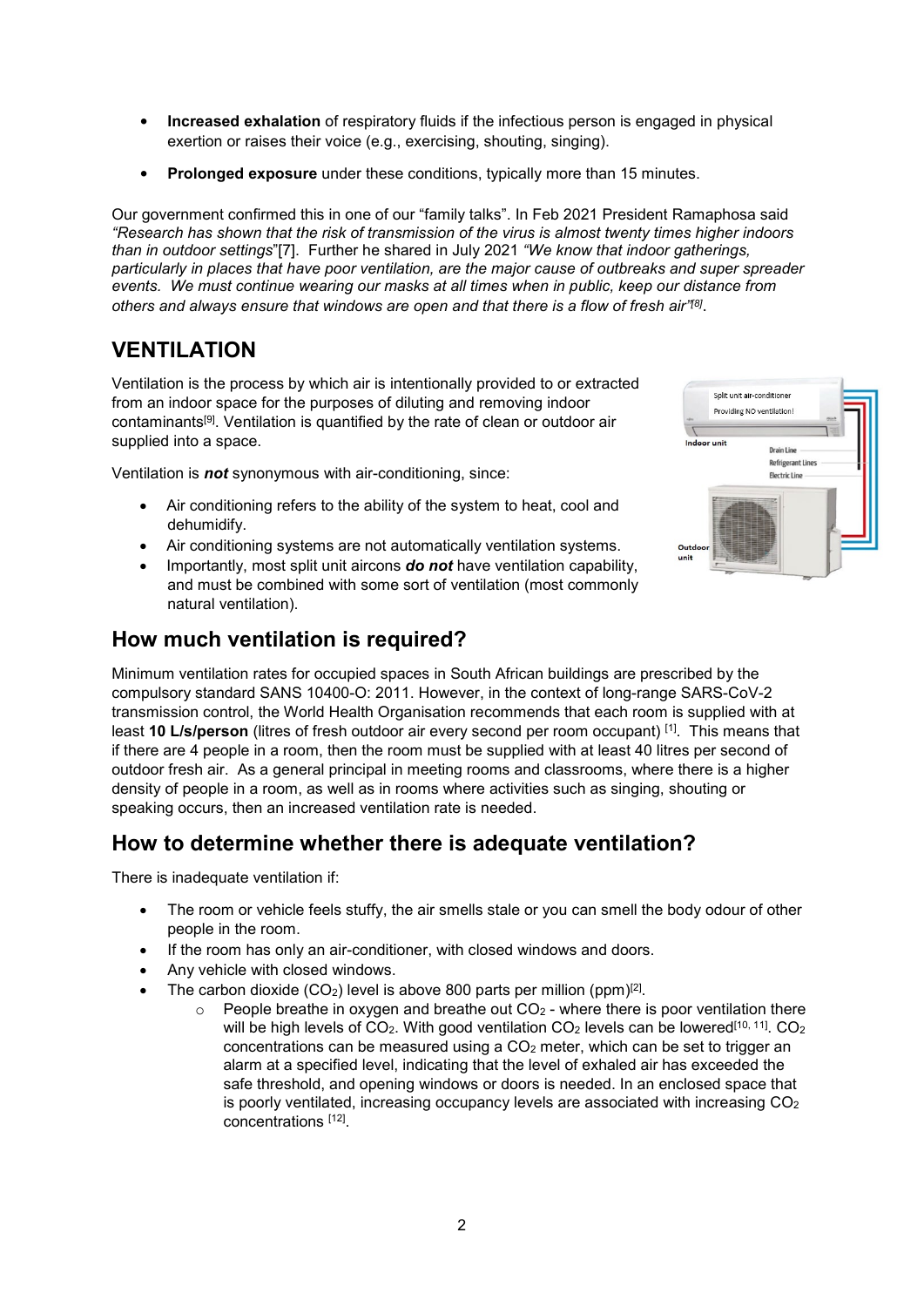### **How to deliver ventilation?**

Adequate ventilation may be accomplished by either natural or mechanical means.

The two broad categories of ventilation systems are:

- *Natural ventilation, which* refers to fresh air delivery via openings such as windows and doors. Windows and doors are the most widely used apertures (openings) for fresh air delivery.
- *Mechanical ventilation, which* refers to ventilation driven by artificial means, such as an extractor fan installed in a window or door, or an HVAC ("Heating, Ventilation and Air Conditioning") system.

### **NATURAL VENTILATION[1]**

#### **Does the ventilation rate meet the minimum requirement? - If NOT, then:**

- Assess the location of the opening in the surface, considering introducing potential new openings.
	- $\circ$  The distance between any internal wall and nearest ventilation aperture should not exceed 2.5 times the floor to ceiling height.
	- o The total openable size of natural ventilation apertures should not be less than 5% of the floor area $[13]$ .
- Promote cross ventilation by ensuring there is an open aperture on the opposite side of the room to allow the air coming in one side to exit on the opposite side. The key principle is to enable lots of fresh air to pass through the occupied space.





In a *vehicle* ensure the recirculate function of the air-conditioning system is switched off and it should be set to take in outdoor air. Additionally, open all windows at least 5 cm and keep them open for the full duration of the journey.

#### **Does the facility have periods of low to no occupancy?**

Open the windows to allow proper ventilation before and after occupied times. Windows should be opened for approximately 15 minutes beforehand when entering the room (especially when the room was occupied by others).

# **MECHANICAL VENTILATION[1]**

#### **Does the ventilation rate meet the minimum requirement? - If NOT, then:**

- Before adjusting your mechanical ventilation system, ensure that you have reduced your occupancy sufficiently to meet the physical distancing requirements.
- If the mechanical ventilation system does not allow for increasing the outdoor air rate to at least the recommended minimum per-person requirement, consider reducing the maximum room occupancy to meet the 10 L/s/person standard.
- You will need to consult with a ventilation technician or engineer to understand the current ventilation balance and capacity of your building. You will also need to determine whether and by how much the fresh-air ventilation rate can be increased.
- The ventilation technician or engineer must be a Competent Person as defined in the National Building Regulations AZ2 and will comply with the prescripts of Regulation AZ4 (2) and AZ4 (3)
- If the increased mechanical ventilation rate and reduced occupancy cannot yield at least 10 L/s/ person, consider maximizing ventilation by using natural ventilation through opening windows, by consulting a ventilation technician or engineer to design a method for running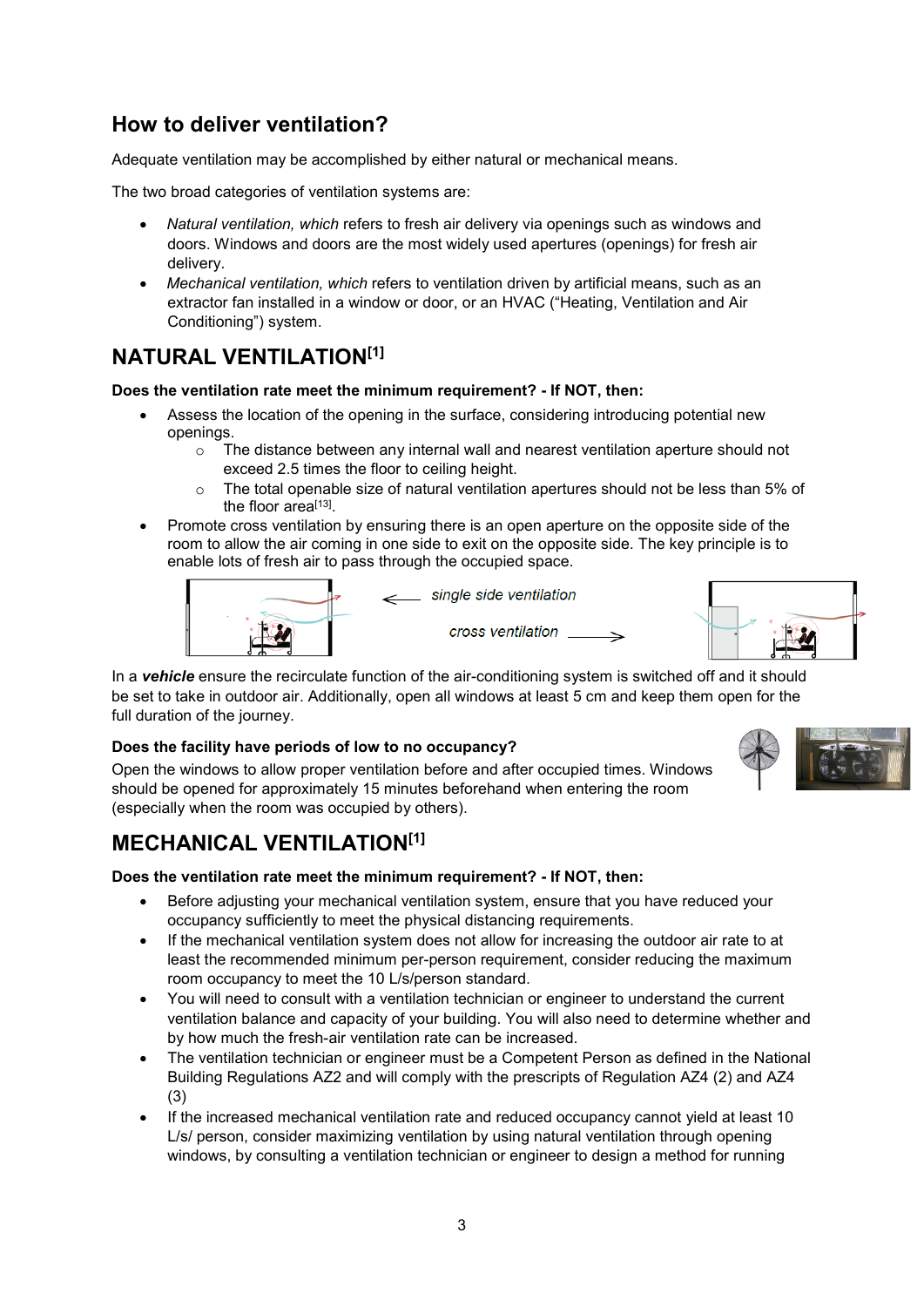your HVAC systems concurrently with natural ventilation. (see natural ventilation section for more strategies) [10].

- The risk of SARS-CoV-2 passing through the air handling unit and the filters, and infecting someone in an adjacent space is considered to be low<sup>[14]</sup>.
- SANS 1424:2008 / EN779:2012 F8 or ISO 16890 ePM1 70-80% filtration, should be sufficient for mechanical ventilation systems. Filtration can reduce viral concentrations in environments where air recirculation takes place, either within a stand-alone unit (e.g. in-room air conditioner) or as part of the building mechanical system.
- In general, to completely remove particles and viruses from the return air, HEPA filters are needed. However, due to a higher pressure drop (across the filter) and special required filter frames, HEPA filters are usually not easy to install in existing systems<sup>[15]</sup>. It follows that HEPA filtration should only be considered by a competent person for spaces with high-risk operations and a very high proportion of recirculated air that cannot be adjusted to provide fresh air for operational reasons<sup>[2]</sup>.
- If none of these strategies can be adopted, consider using a standalone air cleaner with a sufficient Clean Air Delivery Rate (CADR) capacity to make up for the ventilation shortfall. CADR should be classified according to ANSI/AHAM AC-1 as amended.

#### **Does the facility have periods of no occupancy?**

Operate the HVAC system with maximum outside airflow for 2 hours at normal speed before and after occupied times.

#### **Does the facility have demand control ventilation?**

Consider increasing the minimum ventilation capacity to meet the adjusted per person ventilation requirements and ensure that the run-on times recommended above are adhered to.

#### **References**

- 1. World Health Organisation. *Roadmap to improve and ensure good indoor ventilation in the context of COVID-19*. 2021, Geneva: World Health Organization.
- 2. Environmental and Modelling group. *Role of ventilation in controlling SARS-CoV-2 transmission*. 2020. Available at: https://www.gov.uk/government/publications/emg-role-ofventilation-in-controlling-sars-cov-2-transmission-30-september-2020 (Accessed 15 August 2021)
- 3. World Health Organisation. *Coronavirus disease (COVID-19): How is it transmitted?* 2021. Available at https://www.who.int/news-room/q-a-detail/coronavirus-disease-covid-19-how-is-ittransmitted (Accessed: 15 August 2021)
- 4. Liu, L., et al., *Short-range airborne transmission of expiratory droplets between two people.* Indoor Air, 2017. 27(2): p. 452-462.
- 5. Xie, X., et al., *How far droplets can move in indoor environments--revisiting the Wells evaporation-falling curve.* Indoor Air, 2007. 17(3): p. 211-25.
- 6. Center for Disease Control. *Scientific Brief: SARS-CoV-2 Transmission*. 2021. Available at: https://www.cdc.gov/coronavirus/2019-ncov/science/science-briefs/sars-cov-2 transmission.html (Accessed: 15 August 2021)
- 7. Ramaphosa, C. *President Cyril Ramaphosa: Developments in response to Coronavirus COVID-19*. 2021. Available at: https://www.gov.za/speeches/president-cyril-ramaphosadevelopments-response-coronavirus-covid-19-1-feb-2021-0000. (Accessed: 15 August 2021)
- 8. Ramaphosa, C. *FULL TEXT | 'We need to continue to exercise caution', warns Ramaphosa as SA moves to Level 3*. 2021. Available at https://www.news24.com/news24/southafrica/news/full-text-we-need-to-continue-to-exercise-
- caution-warns-ramaphosa-as-sa-moves-to-level-3-20210725. (Accessed: 15 August 2021) 9. Air infiltration and Ventilation Centre*. What is ventilation?* 2021. Available at https://www.aivc.org/resources/faqs/what-ventilation. (Accessed: 15 August 2021)
- 10. Rudnick, S.N. and D.K. Milton, *Risk of indoor airborne infection transmission estimated from carbon dioxide concentration.* Indoor air, 2003. 13(3): p. 237-245.
- 11. Tellier, R., et al., *Recognition of aerosol transmission of infectious agents: a commentary.* BMC Infectious Diseases, 2019. 19(1): p. 101.